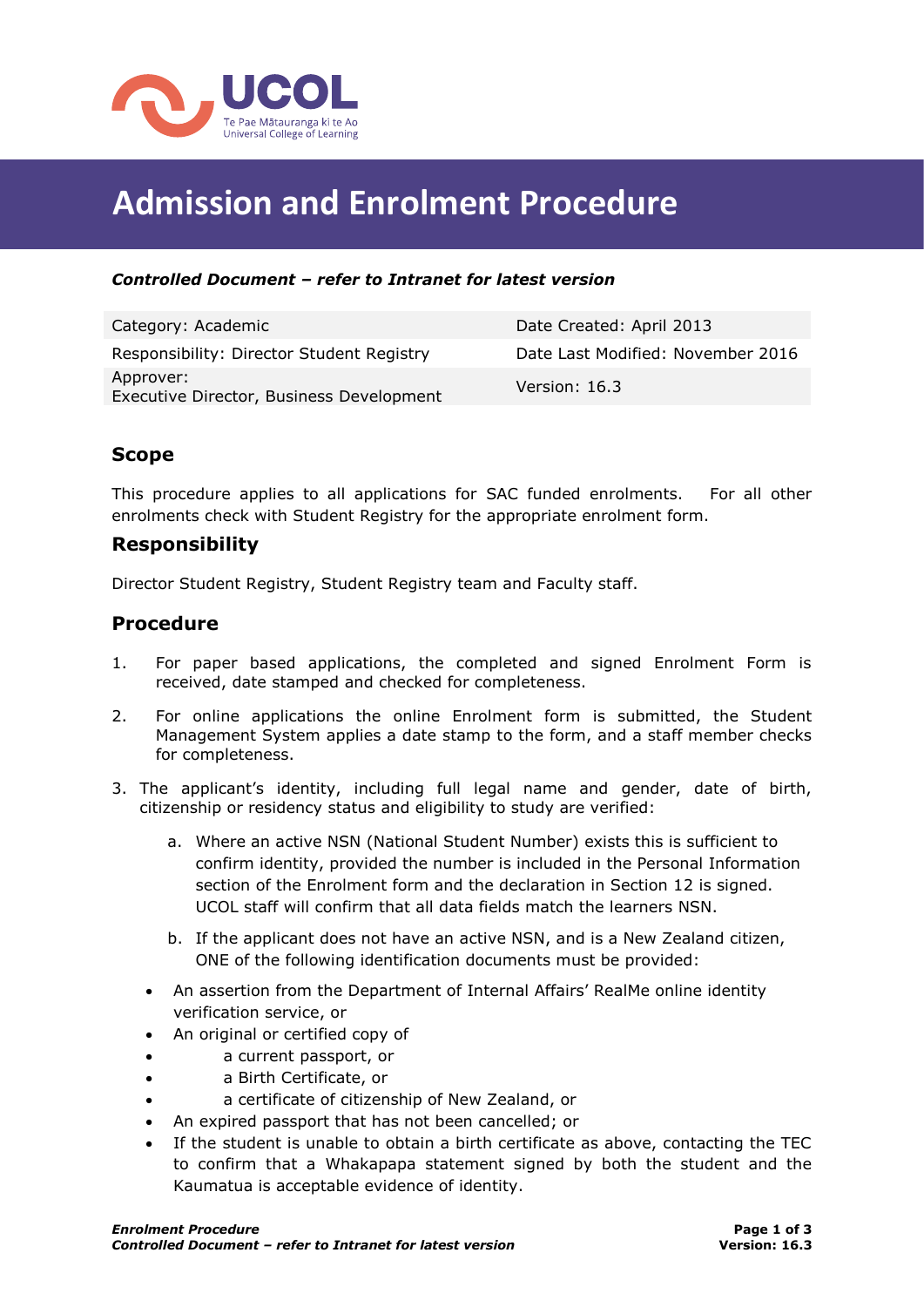[NB: for NZ Permanent Residents, Australian learners, exchange students and other categories check TEC Enrolment Rules]

- 4. Applicants who have had a name change must provide verified evidence of that change, e.g. a deed poll or marriage certificate.
- 5. International students must supply one of the following original documents if they are studying in New Zealand:
	- Passport and a current relevant visa to study the named programmed with UCOL;
	- Work Visa holders may enrol in a short course for up to three months without a variation, or any course of study or other training where it has been authorised by the employer as part of their employment;
	- Visitor's Visa holders may enrol in courses of fewer than 12 weeks without a variation of conditions to their visa, provided the programme is an approved NZQA qualification; and
	- Evidence they have met the English language requirements for their programme of choice.
- 6. Where available, photo identification such as a passport or driver's licence will meet UCOL's best practice requirements.
- 7. Copies of original documents must be duly authorised and signed in accordance with UCOL's Verification of Documents Procedure.
- 8. The information provided is entered into the Student Management System and a unique student ID number is generated.
- 9. If the application is incomplete the student is advised that the application has not been fully processed, and the documentation or information required to complete the enrolment is requested.
- 10. Any applicant who has previously had an unsuccessful academic record history with UCOL is required to attend a conversation with the Faculty.
- 11. If the applicant's most recent attempt at studying was successful then as long as they meet programme entry criteria they can progress.
- 12. A student will not be enrolled if they currently have outstanding debt with UCOL, and no payment plan is in place. The applicant will need to set up a suitable debt management plan with the Student Finance Team before the application can be progressed.
- 13. UCOL may grant applicants conditional enrolment where evidence of meeting entry or other requirements is not yet available.
- 14. The application for enrolment is reviewed, if required, by Faculty staff to determine if entry requirements for the programme as set out in the curriculum have been met.
- 15. Any student studying for more than 1.125 EFTS to a maximum of two EFTS per year needs written approval from the Executive Deans(s) of the relevant Faculty/Faculties involved.
- 16. At any stage during the application and enrolment process any student could be invited to attend conversations with the Transition Coordinator for the programme or other UCOL staff to clarify and confirm their enrolment decisions or to discuss their support needs.